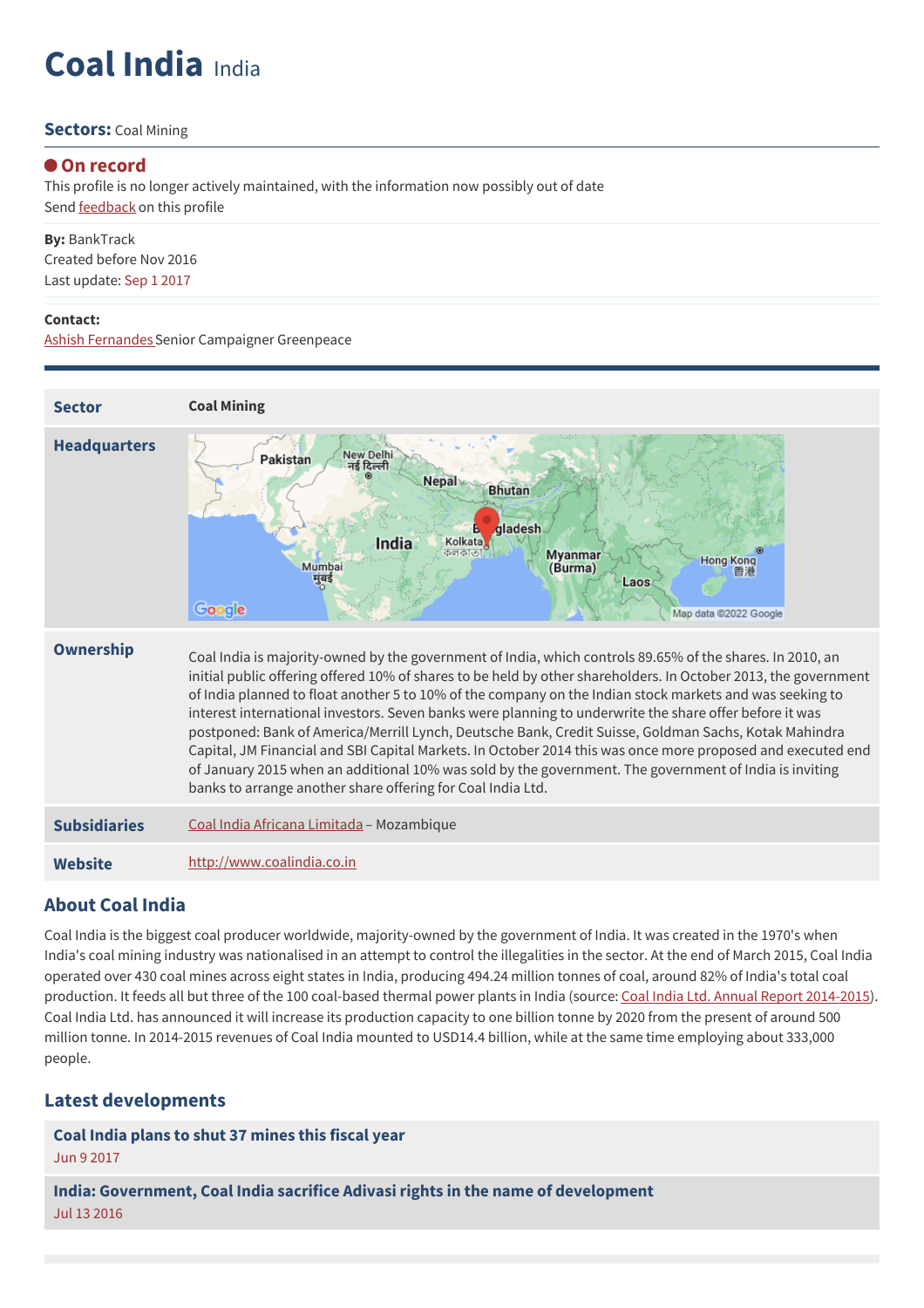## **Impacts**

## **Social and human rights impacts**

CILs poor safety record has been the cause of labour unrest. In 2011 CIL reported 5[2fatalities](http://www.greenpeace.org/india/Global/india/docs/Coal-India-Investor-Brief.pdf) in their mines and 250 serious injuries. In 2010 there were 95 fatalities and between 2007 and 2009 there were 194 deaths arising from operational accidents. A report by the Haq Centre has reported child labour in CIL's mines.

The clear felling of forests for open cut mines impacts forest dependent communities, inlcuding Protected Tribal Groups. According to a 2014 [report](https://www.amnesty.org.in/show/news/indigenous-and-dalit-communities-at-risk-of-forced-evictions-in-chhattisgar) by Amnesty International the Coal India subsidiary SECL was forcibly evicting indigenous and Dalit families to expand one of its open cast mines.

### **Environmental and climate impacts**

CIL has a record of repeated violations of the [environmental](http://www.greenpeace.org/india/Global/india/docs/Coal-India-Investor-Brief.pdf) legislation, including refusing to shut down the Durgapur Rayatwari colliery, operating mines lacking environmental or forest clearances, and lacking operating licences. In 2010 a moratorium on new coal projects was imposed in several coalfields due to critical pollution levels. The Damodar river in the eastern state of Jharkhand, which flows through the Karanpura coalfields, has also been polluted due to the coal mining operations.

CIL's model relies for more than 90% on open pit mines, which entail clear-felling of forests, which impacts endangered species such as the tiger and elephant. In the Wardha, Singrauli, Talcher, North Karanpura, Ib Valley and Mandraigarh coalfields, CIL operations are impacting rich forest areas and endangered species such as the tiger and the Asian elephant. Recent commitments from the company refer to its reforestation and land reclamation practices. However, only this July, an Indian government [investigation](http://www.hindustantimes.com/india/50-of-reclaimed-coal-mine-area-of-coal-india-is-barren/story-YnJSjwFGWz930DSByjJ8eN.html) found that half of the land Coal India claimed it had reforested was still barren.

## **Other impacts**

CIL has a record of corruption at all levels, including senior management, which includes cases of unduelly favouring equipment suppliers, excessive payments and the dissapearance of coal. There is poor corporate governance and poor worker safety. Repeated legal violations have led to several penalties and [closure](http://www.greenpeace.org/india/Global/india/docs/Coal-India-Investor-Brief.pdf) notices for over 50 mines, in 2012 alone. It has also been accused of [misleading](http://www.greenpeace.org/india/Global/india/report/2013/Coal-India-Running-on-Empty.pdf) investors and the public about the extent of its extractable reserves.

Coal India is majority-owned by the government of India, which has been targeting civil society organisations that are criticizing the coal industry, and has weakened environmental and human rights regulations. For such actions they have received public criticism from the UN Special rapporteur on the Freedom of Assembly and Association as well as the U.S. State Department.

## **Governance**

## **Updates**

## **Coal India plans to shut 37 mines this fiscal year**

#### Jun 9 2017

Coal India plans to shut 37 underground mines by the end of this fiscal year, two company officials said, despite unions' plans to strike for three days this month if the decision is not withdrawn (source [Business](http://www.businesstoday.in/current/corporate/coal-india-plans-to-shut-37-mines-this-fiscal-year/story/254022.html) Today India).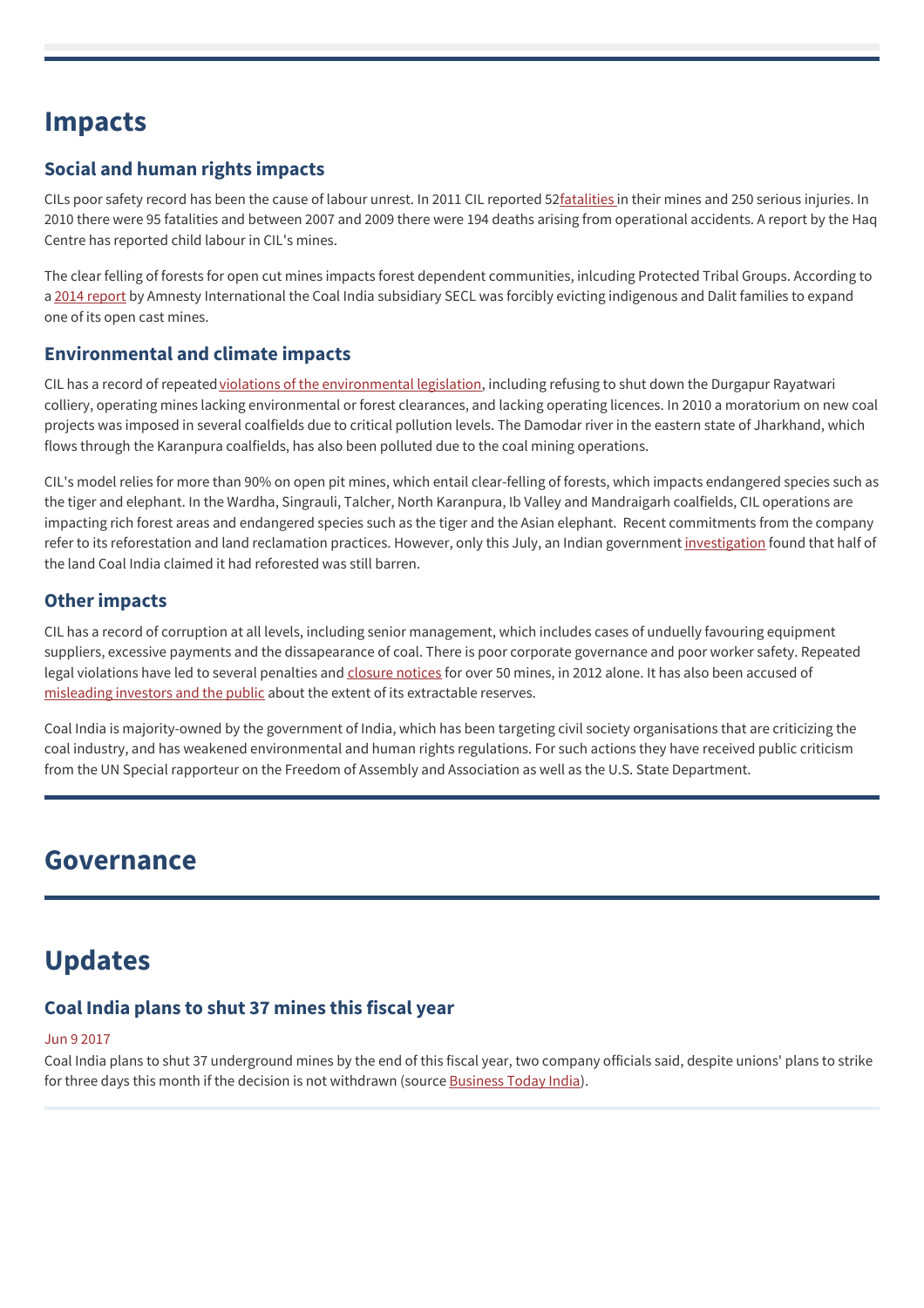### **India: Government, Coal India sacrifice Adivasi rights in the name of development**

#### Jul 13 2016

Mining operations by India's state-owned Coal India Limited, the world's largest coal producer, are shutting out indigenous Adivasi [communities](http://www.amnestyusa.org/sites/default/files/report_final.pdf) from decisions that affect their lives, Amnesty International India said in a new report published today. The report, "When Land Is Lost, Do We Eat Coal? Coal Mining and Violations of Adivasi Rights in India, traces how Coal India subsidiaries, central government ministries and state government authorities in Chhattisgarh, Jharkhand and Odisha failed to ensure meaningful consultation with Adivasi communities on land acquisition, rehabilitation and resettlement, and the environmental impacts of mines, seriously affecting their lives and livelihoods (source: Amnesty [International](http://www.amnesty.org.au/news/comments/42112/)).

#### **Coal India estimates 540 mt output for 2016**

#### Mar 29 2016

Coal [India](http://www.thehindu.com/business/Industry/coal-india-estimates-540-mt-output-this-year/article8410069.ece) Ltd. seems set to close the fiscal year with production of about 540 million tonnes, against an output target of 550 million tonnes, according to an industry official. That would mark a growth of almost nine per cent over the previous fiscal and a 46 million tonnes increase in absolute terms.

#### **Eight banks submit bids to manage USD3.2 billion Coal India stake sale**

#### Nov 16 2015

Reuters reports that there are eight investment banks who have submitted bids; HSBC, ICICI Securities, Axis Capital, Elara Capital, Edelweiss, Kotak Investment Banking, JM Financial and IFR. The deadline for submitting the bid has been extended thrice over the past few months (source: [Reuters](http://in.reuters.com/article/2015/11/16/coal-india-divestiture-idINKCN0T50N020151116)).

### **Indigenous and Dalit communities at risk of forced evictions in Chhattisgarh, India**

#### Sep 4 2014

Thousands of people from marginalised communities living near a state-owned coal mine in Chhattisgarh are at risk of being forcibly evicted, according to Amnesty [International](https://www.amnesty.org.in/show/news/indigenous-and-dalit-communities-at-risk-of-forced-evictions-in-chhattisgar) India.

## **Financiers**

| <b>Banks</b>                                                                                                                                                                     |                   |                  |  |  |  |
|----------------------------------------------------------------------------------------------------------------------------------------------------------------------------------|-------------------|------------------|--|--|--|
| <b>Bank of America</b> United States profile                                                                                                                                     |                   |                  |  |  |  |
| Uncategorised<br>shares/bonds underwriter or manager<br>source: Banks and Coal Spreadsheet, Profundo, 2014                                                                       | EUR 570.5 million | $2010 - 2013$    |  |  |  |
| Advisor<br>Coal India appointed Merrill Lynch, part of Bank of America (United States), to inspect Peabody Energy's Australian assets.<br>source: Profundo study (December 2010) |                   |                  |  |  |  |
| <b>Citi</b> United States profile                                                                                                                                                |                   | Details $\nabla$ |  |  |  |
| Uncategorised<br>shares/bonds underwriter or manager<br>source: Banks and Coal Spreadsheet, Profundo, 2014                                                                       | EUR 425.2 million | $2010 - 2013$    |  |  |  |
| <b>IPO</b> underwriter<br>assisted Coal India in raising this equity, acting as joint bookrunners<br>source: Profundo study (December 2010)                                      |                   | 2010             |  |  |  |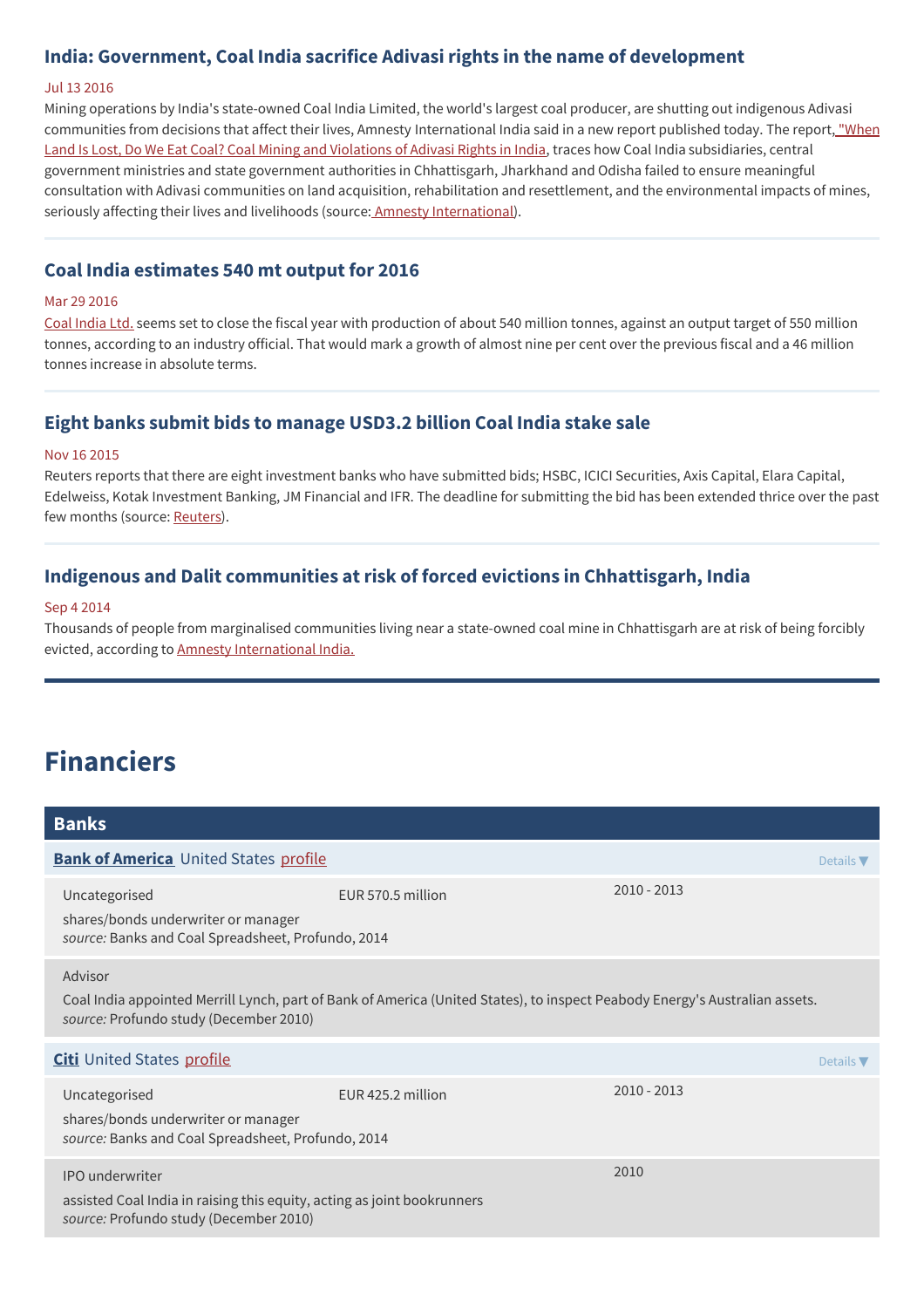| <b>Credit Suisse Group</b> Switzerland profile                                                                                              |                                                                                                     |               |                  |
|---------------------------------------------------------------------------------------------------------------------------------------------|-----------------------------------------------------------------------------------------------------|---------------|------------------|
| Uncategorised<br>shares/bonds underwriter or manager<br>source: Banks and Coal Spreadsheet, Profundo, 2014                                  | EUR 145.3 million                                                                                   | $2010 - 2013$ |                  |
| <b>Deutsche Bank</b> Germany profile                                                                                                        |                                                                                                     |               | Details $\nabla$ |
| Uncategorised<br>shares/bonds underwriter or manager<br>source: Banks and Coal Spreadsheet, Profundo, 2014                                  | EUR 570.5 million                                                                                   | $2010 - 2013$ |                  |
| IPO underwriter<br>assisted Coal India in raising this equity, acting as joint bookrunners<br>source: Profundo study (December 2010)        |                                                                                                     | 2010          |                  |
| <b>Enam Securities</b>                                                                                                                      |                                                                                                     |               | Details $\nabla$ |
| IPO underwriter<br>assisted Coal India in raising this equity, acting as joint bookrunners<br>source: Profundo study (December 2010)        |                                                                                                     | 2010          |                  |
| <b>Goldman Sachs United States profile</b>                                                                                                  |                                                                                                     |               | Details $\nabla$ |
| Uncategorised<br>shares/bonds underwriter or manager<br>source: Banks and Coal Spreadsheet, Profundo, 2014                                  | EUR 145.3 million                                                                                   | $2010 - 2013$ |                  |
| <b>HSBC</b> United Kingdom profile                                                                                                          |                                                                                                     |               | Details $\nabla$ |
| Uncategorised<br>source: Reuters (Nov. 16, 2015)                                                                                            | shares/bonds underwriter or manager - Submitted a bid to manage \$3.2 billion Coal India stake sale |               |                  |
| <b>Kotak Mahindra Finance</b>                                                                                                               |                                                                                                     |               | Details $\nabla$ |
| IPO underwriter<br>assisted Coal India in raising this equity, acting as joint bookrunners<br>source: Profundo study (December 2010)        |                                                                                                     | 2010          |                  |
| <b>Morgan Stanley United States profile</b>                                                                                                 |                                                                                                     |               | Details $\nabla$ |
| Uncategorised<br>shares/bonds underwriter or manager<br>source: Banks and Coal Spreadsheet, Profundo, 2014                                  | EUR 435.2 million                                                                                   | 2010 - 2013   |                  |
| <b>IPO</b> underwriter<br>assisted Coal India in raising this equity, acting as joint bookrunners<br>source: Profundo study (December 2010) |                                                                                                     | 2010          |                  |
| <b>NatWest</b> United Kingdom profile                                                                                                       |                                                                                                     |               | Details $\nabla$ |
| Approached, interested                                                                                                                      |                                                                                                     |               |                  |
| The company appointed RBS (United Kingdom) for Massey Energy's assets<br>source: Profundo study (December 2010)                             |                                                                                                     |               |                  |
| Royal Bank of Canada (RBC) Canada profile                                                                                                   |                                                                                                     |               | Details $\nabla$ |